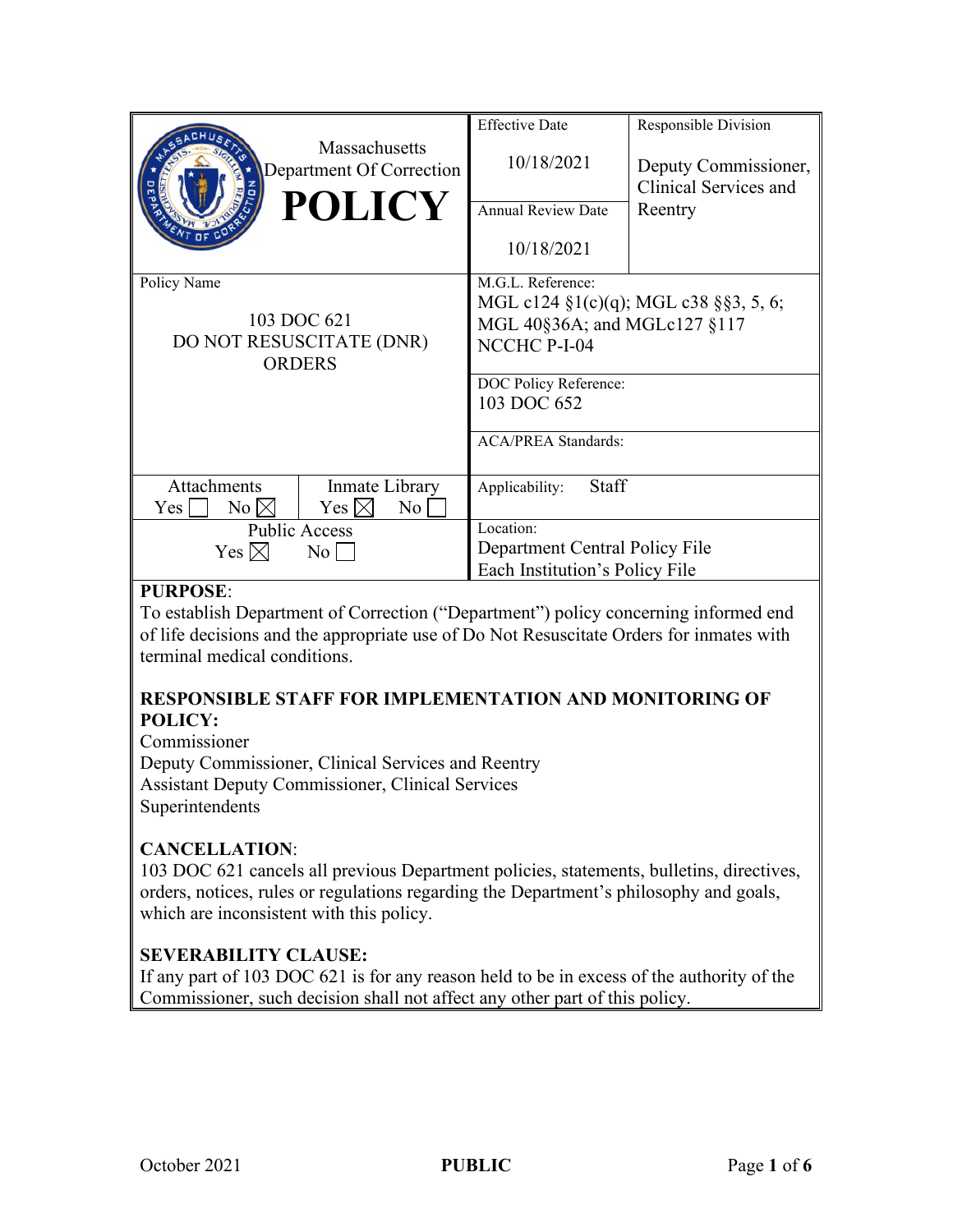# **TABLE OF CONTENTS**

|        | 621.01 Policy Statement                                                     | 3              |
|--------|-----------------------------------------------------------------------------|----------------|
| 621.02 | Definitions                                                                 | 3              |
| 621.03 | Establishing a Do Not Resuscitate (DNR) Order for Terminally Ill<br>Inmates | $\overline{4}$ |
| 621.04 | Documentation for a Terminal Case                                           | 4              |
| 621.05 | Duration of a DNR Order                                                     | 5              |
| 621.06 | <b>Training Regarding DNR Orders</b>                                        | 5              |
| 621.07 | Security                                                                    | 6              |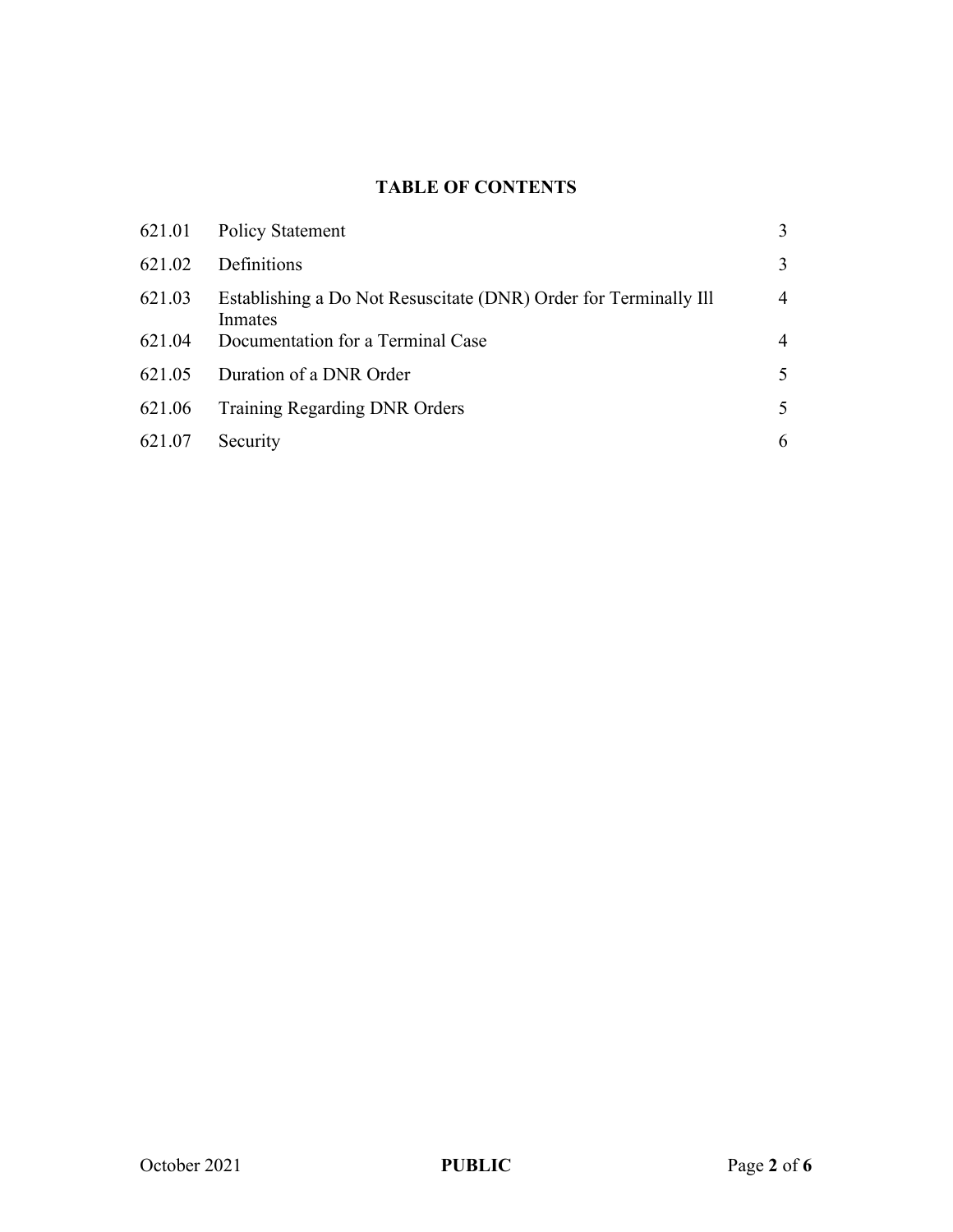## **621.01 POLICY STATEMENT**

The Massachusetts Department of Correction is dedicated to treating inmates humanely and in accordance with community standards of end of life care. The Department shall provide resuscitative measures as deemed medically necessary, except when any competent inmate has requested and completed a Do Not Resuscitate (DNR) Order after the diagnosis of a terminal condition and consultation with the treating physician. The DNR Order shall be included in the inmate's medical record. A DNR Order shall be consistent with sound medical practice and shall not in any way be associated with assisting suicide, voluntary euthanasia, or expediting the death of an inmate.

## **621.02 DEFINITIONS**

Do Not Resuscitate (DNR) Order: A written order which authorizes medical personal to withhold cardiopulmonary resuscitation, including artificial respiration and defibrillation, from a particular inmate in the event of cardiac or respiratory arrest. Such an order does not authorize the withholding of other medical interventions such as intravenous fluids, oxygen, or other therapies deemed necessary to provide appropriate therapeutic or palliative care.

Informed Consent: The agreement by a patient inmate to a treatment, examination or procedure after the patient receives the material facts regarding the nature, consequences, risks and alternatives concerning the proposed treatment, examination or procedure.

Terminal Condition: A condition caused by injury, disease or illness from which, to a reasonable degree of medical probability, there can be no recovery and death is impending or imminent (death can be expected within one year). (P-I-04 NCCHC)

Competent Patient: A patient who has capacity, based on reasonable medical judgment, to understand and appreciate the nature and consequences of a medical treatment decision, including the significant benefits and harms of the decision, and the reasonable alternatives to the proposed decision.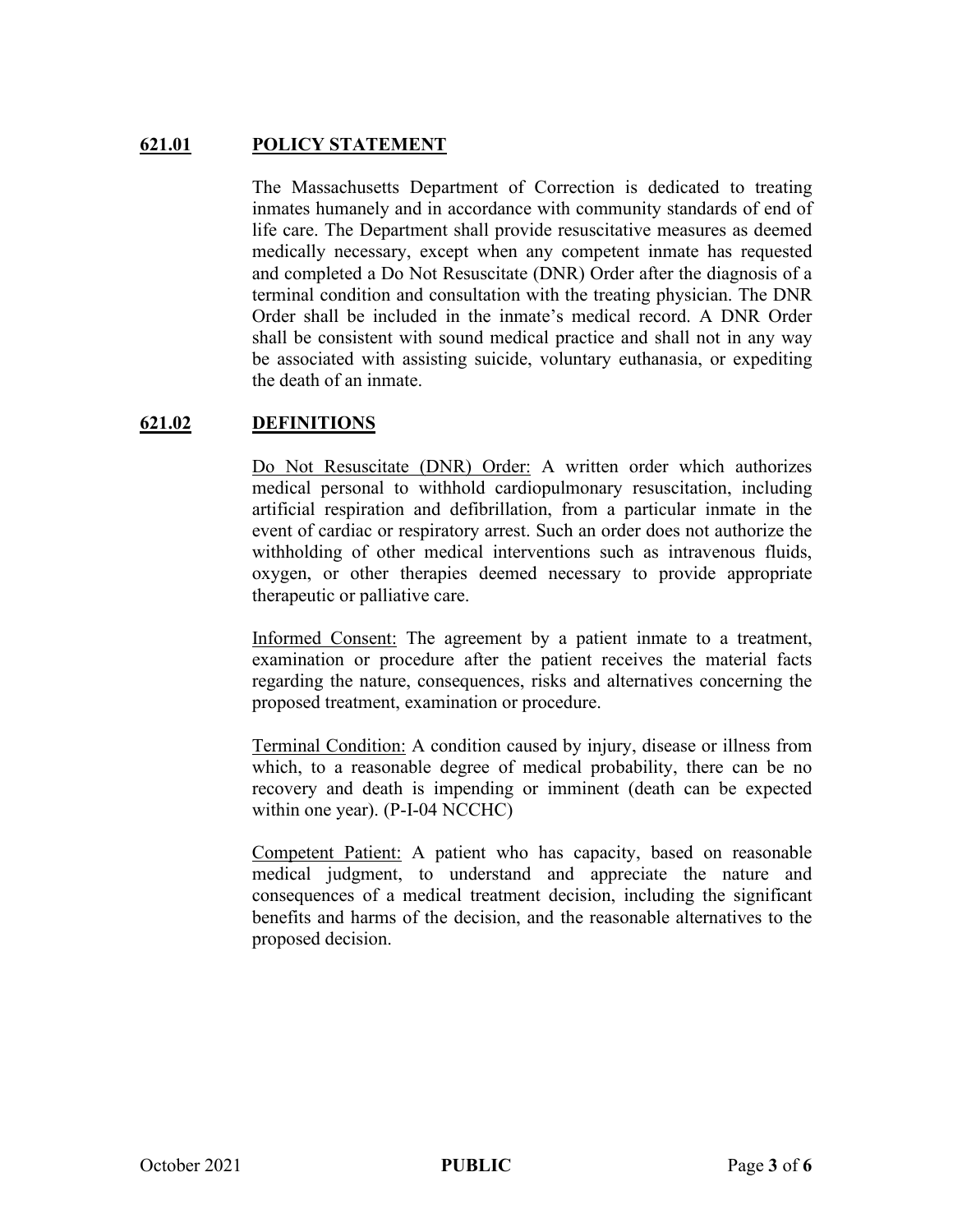#### **621.03 ESTABLISHING A DO NOT RESUSCITATE (DNR) ORDER FOR TERMINALLY ILL INMATES**

A DNR Order may be entered by the physician for a competent patient under the following circumstances:

- A. The inmate is suffering from a terminal condition that has been identified and confirmed by two (2) physicians.
- B. The inmate must be provided with written documentation of the terminal nature of the condition.
- C. The inmate and physician shall engage in a thorough discussion about the nature of the inmate's underlying terminal condition/illness, current health status, available treatment options and probable outcomes.
- D. The option of a DNR Order will be discussed, including the foreseeable risks and benefits of CPR, and the consequences of a DNR order. The physician should discuss other medical interventions deemed medically necessary to provide comfort care or to alleviate pain.
- E. The inmate will be able to demonstrate sufficient understanding of the consequences of withholding Cardiopulmonary Resuscitation, as well as reasonable alternatives to such an order.
- F. The terminally ill inmate and the physician will complete and sign the DNR form. The document will be witnessed by two (2) staff persons, over the age of eighteen (18). A currently incarcerated offender may NOT act as a witness. The original DNR form will be maintained in the medical record.

#### **621.04 DOCUMENTATION FOR A TERMINAL CASE**

- A. A DNR Order shall be entered in writing in the inmate's medical record by the responsible physician who participates in the DNR decision making process. In addition, the physician must write a progress note to the effect that cardiopulmonary resuscitation will not be initiated. The entry in the progress note shall state:
	- 1. Diagnosis; nature of inmate's illness; and identification of two (2) confirming physicians.
	- 2. Prognosis; risks and benefits of the proposed treatment plan and alternatives.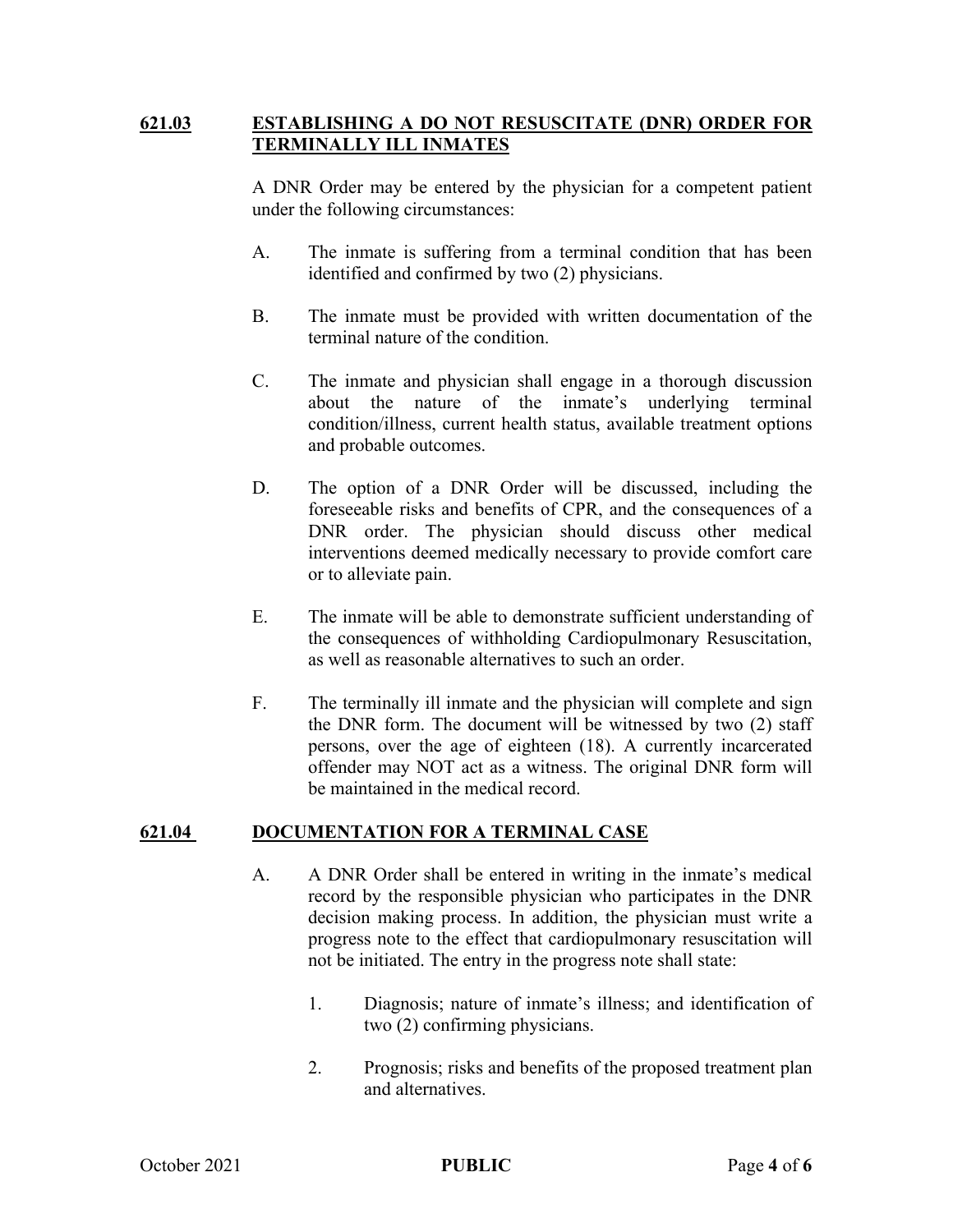- 3. Explanation of the circumstances and basis for the DNR decision including a clinical evaluation of the patient's capacity to make informed decisions about end of life care.
- 4. Consensual decisions and recommendations of the medical staff and consultants.
- B. The original, validly executed DNR form will be placed in the inmate's medical record in an easily identifiable manner so that all healthcare staff are aware of the inmate's decision.
- C. Should a terminally ill inmate be transferred to another correctional facility, the original DNR Order should be forwarded in the medical record. In the case of a transfer to an outside medical facility, the DNR Order should be placed in an envelope and sent with the Mittimus, and a copy should accompany the inmate so that the attending physician is aware of the patient's order.

## **621.05 DURATION OF A DNR ORDER**

DNR Orders will be discussed and reviewed with the inmate periodically and renewed or changed to reflect the decision of the inmate. If there are any changes requested, a new DNR form will be executed.

DNR Orders may be revoked by the inmate at anytime. The inmate may verbally request CPR or other resuscitation measures and void his or her signed DNR Order. At the time of withdrawal of the order, the original order will be immediately removed from the medical record, and medical staff will be informed of the change. A progress note citing the revocation will also be included in the medical record.

A DNR Order completed in an emergency situation outside of a Department of Correction facility shall not be honored once the emergency situation resolves and the inmate returns to a Department of Correction facility. If a DNR Order is deemed medically appropriate at that time, establishing a DNR Order per 103 DOC 652, *Identification, Treatment and Correctional Management of Inmates with Gender Dysphoria,* section 652.03 will commence.

#### **621.06 TRAINING REGARDING DNR ORDERS**

The contracted medical provider will provide an educational program to all members of the medical and nursing staff outlining the rights of terminally ill inmates to refuse resuscitation in the case of cardiac or